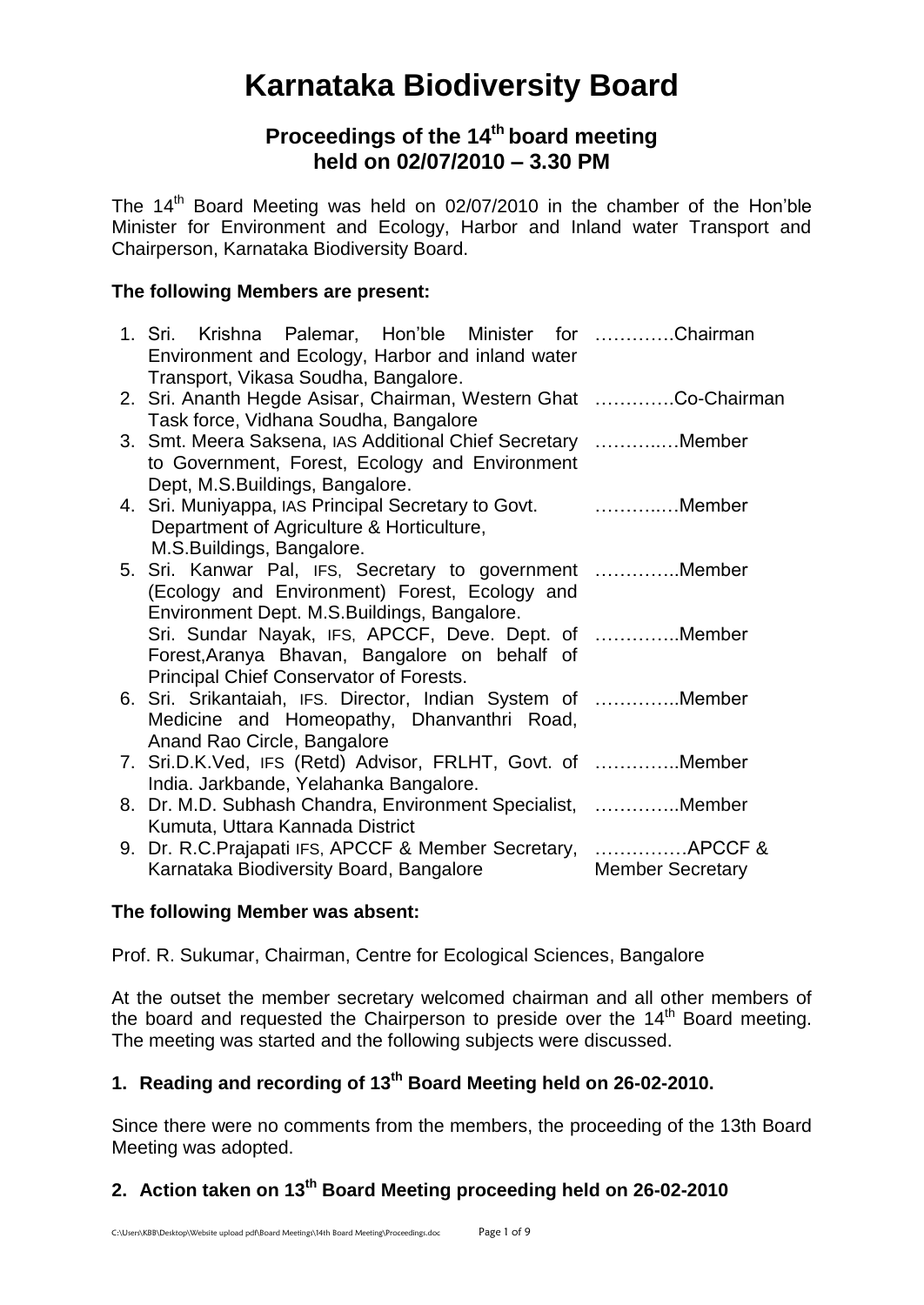## **8/11 – Providing suitable staff to Karnataka Biodiversity Board**

The subject was discussed in details. In view of non availability of officers on deputation the board approved the proposed to appoint officers on deputation. The Director (ISM) stated that he may provide a Deputy Director on deputation. He also stated that he will provide a better person not like previous officer. It was decided to accept good working person from ISM department if available otherwise appoint through news paper advertisement as proposed.

## **9/1 – Survey of Bio-industries utilizing Bio-resources.**

The Board noted the progress made in Survey of Bio-industries utilizing Bio resources sponsored by National Biodiversity Authority.

## **10/1 – Establishment of Dry Zone Biodiversity Conservation site network.**

The Board noted the progress made in inventorisation in Dry zone Biodiversity conservation network. The Board was informed that  $2<sup>nd</sup>$  round of inventorisation will be done after rainy season under the supervision of Center for Sustainable Development.

## **11/13 – Conducting of Workshops in 2009-10**

The Board accepted the proceedings of the Workshop on Bt. Brinjal conducted on 26/5/2010.

## **12/1 – Research Project on Nallur Tamarind Heritage Site**

The Board noted the action taken to get the research work completed in Nallaur Tamarind Heritage Site.

## **12/22 – Protection of Mangroves**

The Board discussed this matter and desired that the Principal Chief Conservator of Forests may be ask to submit report early.

## **13/1 - Providing financial assistance to Eco-watch programme.**

Board noted the action taken to release the amount to Eco-watch for spreading the conservation message in North Karnataka.

## **13/2 - Providing financial assistance to Karnataka Grameena Parmprika Vydya Parishath, Gadag.**

The Board noted the action taken to release the amount to Karnataka Grameena parmprika Vydya Parishath, Gadag for training programme for Rural Traditional Vydyas.

## **13/3 - Field study on Cultural Biodiversity in Karnataka**

The Board approved the action taken in this.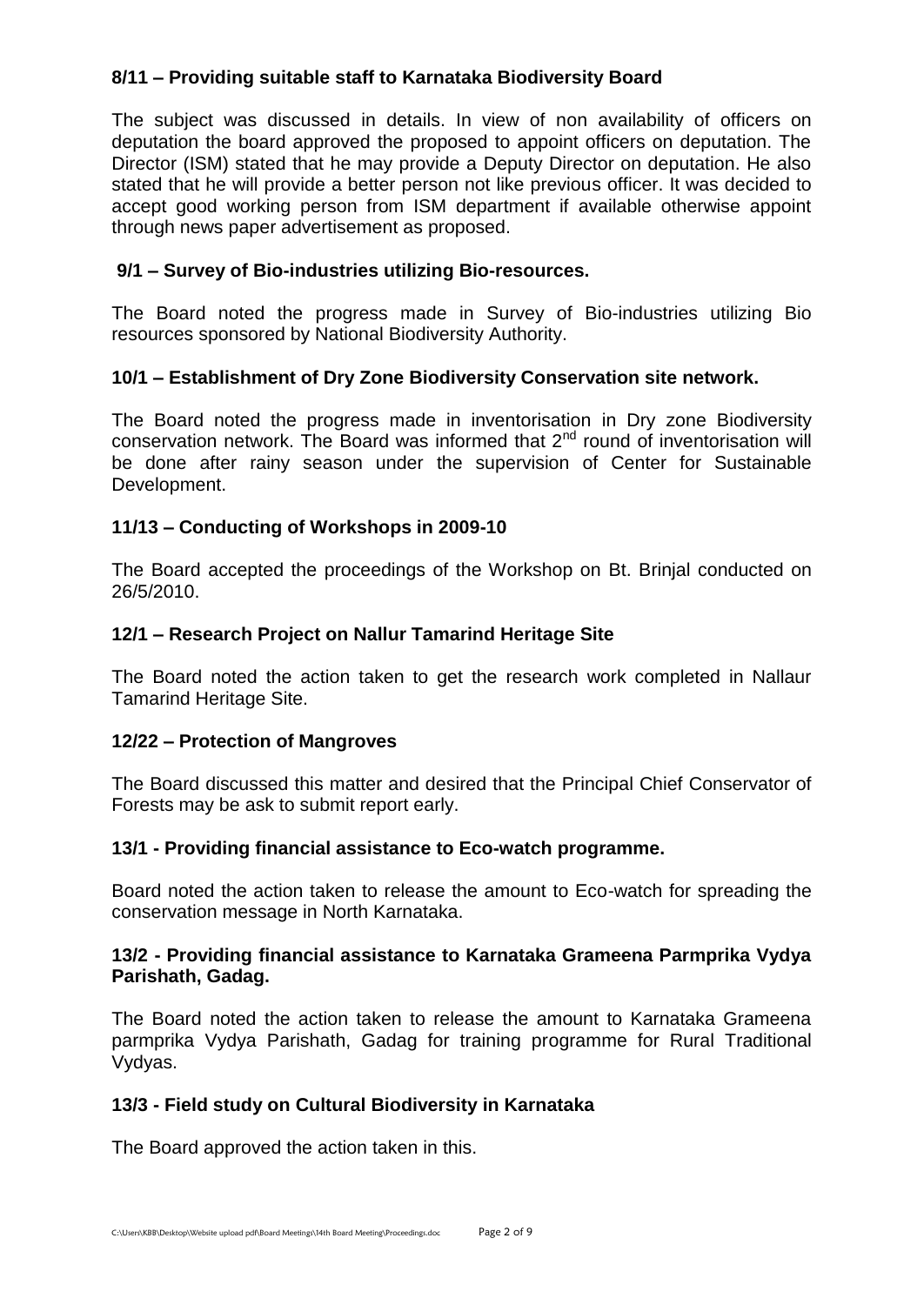## **13/5 – Conducting Consultative Meeting on Biodiversity**

The Board accepted the proceeding of the Consultative Meeting on Biodiversity Conservation conducted on 5/4/2010.

## **13/6 – Declaring Ambargudda as Heritage Site**

The Board noted the action taken to declare Ambargudda as Heritage Site.

## **13/7 – Conducting meeting of Biodiversity Management Committees**

The Board noted the proposed action.

## **13/10 – Seminar on Environmental Impact on Biodiversity**

The Board noted the action taken to release fund to Bangalore University to conduct 1 day Seminar on Environmental Impact on Biodiversity.

## **13/11 – Bt. Brinjal – Bt. Crop**

The matter was discussed in detail and the Board was informed that the National Biodiversity Authority, Chennai has asked some details from University of Agricultural Sciences, Dharwad to reply to the letter written by Karnataka Biodiversity Board dated 18/3/2010.

Further the Board was of the opinion that presently the research work is going on. As per the Biological Diversity Act the permission of Government of India has been taken by University of Agricultural Sciences. Dharwad. The permission of National Biodiversity Authority / State Biodiversity Board is not required as per the act for the research purpose. The presentation by Environment Support Group was listened by the Board members and some clarifications was also taken. In view of the above Board was of the opinion that since the reply is awaited from National Biodiversity Authority. It is better to get the reply from National Biodiversity Authority before taking further action.

## **13/12 – Vegetation Mapping by Forest Survey of India**

The Board discussed the matter and desired an early report from Principal Chief Conservator of Forests on the issue of loss of forest cover in Karnataka State.

#### **14/1 – Removal of some species from the purview of Biological Diversity Act 2002 under section- 40.**

The subject was discussed by the Board in-detail on the complaint of Environment Support Group. The Board considered the action of Government of India ordering that the provision of Biological Diversity Act shall not apply to 190 species, provided that they are traded as commodities. (Govt. Notification dated 26/10/09). Members were of the opinion that most of species listed by Environment Support Group are cultivated and traded as commodity and banning such species will create problem of livelihood and cultivation and harm the export and the same will not be accepted by the people concerned. The species such as Aegle Marmelos are really rare in Karnataka, Valeriana Jatamansi are available mostly in Himalaya. Since the matter is complex one the Board decided to refer the matter to Technical Experts such as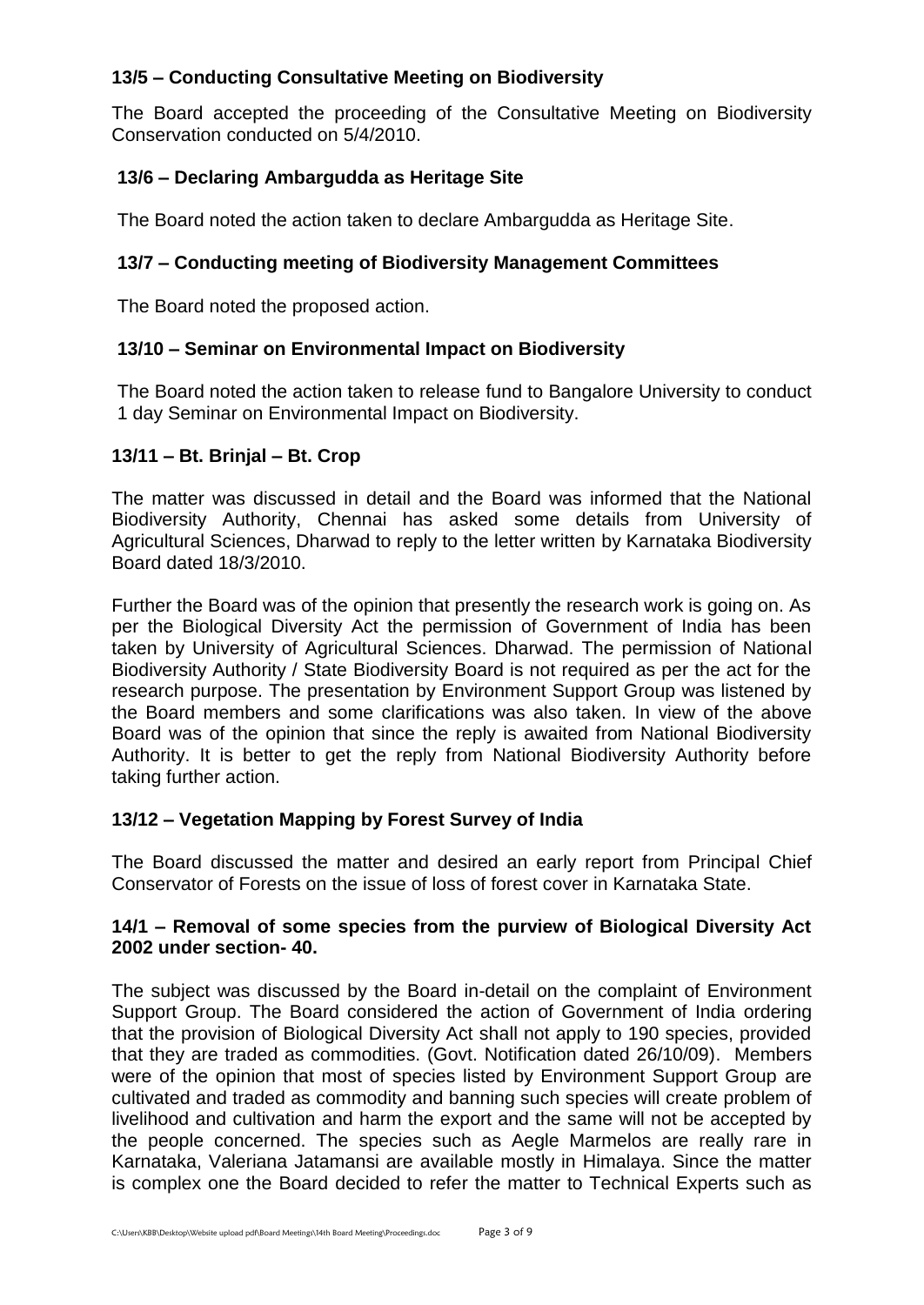Botanical Survey of India and Botany Department of various universities for their opinion before taking further action.

## **14/2 – Instituting Award for Agro Biodiversity and Animal Diversity.**

The Board approved the proposal to institute the following awards in addition to general awards.

## **1.Agro Biodiversity Award…**1 for Cereals crops.

1 for Vegetables crops.

1 for fruit crops.

For outstanding work in conserving local traditional Agriculture and Horticulture crop Variety and knowledge associated with it.

**2.Animal Biodiversity Award**…1 for conserving and developing the local breed.

## **14/3– Declaring Heritage Sites.**

The Board discussed the matter for declaring the following as Heritage Sites under Biological Diversity Act 2002

- 1. Netrani Island, U. K.District
- 2. Vegetation area GKVK Campus, Bangalore
- 3. Hogrekhan, Chicmagalore District
- 4. Ambargudda, Shimoga District

The subject was discussed in detail. The Board was informed that an Expert Committee was formed by the Government. The subject was placed before the committee. The Expert committee in its meeting dt 7/6/2010 considered the issue in detail and decided that the above sites are appropriate for declaration as Heritage Site under the act. The proceeding of the committee was noted by the Board. Secretary (Ecology and Environment) suggest to take the opinion of Revenue Department as Revenue Department is the owner of the sites in Hogrekhan and Ambargudda. It was clarified that Revenue Department is not the owner of the land. It is the trustee of the land and the land belongs to the Government.

The members were of the opinion that preliminary notification, in respect of Natrani Island, Hogrekhan and GKVK Campus was published in the News papers and Government Gazette and objections were called for giving time limit for 30 days no objections were received. The proposal has been given wide publicity.

In case of Netrani Island the Member Secretary clarified that this was informed to the Commander in Chief, Karwar vide our letter dated 5/5/2010. The letter was acknowledged. There were no objections received. The members were of the opinion that due publicity has been given. Hence the above three sites may be declared as Heritage Site under the Biological Diversity Act. The Secretary (Ecology and Environment) suggested to take the opinion of Revenue Secretary in the file for which the Principal Secretary clarified that there is no necessity for the same as proper procedure has been followed.

After detailed discussion the chairman and all members agreed to declare the above sites as Heritage Sites. In case of Ambargudda a preliminary notification should be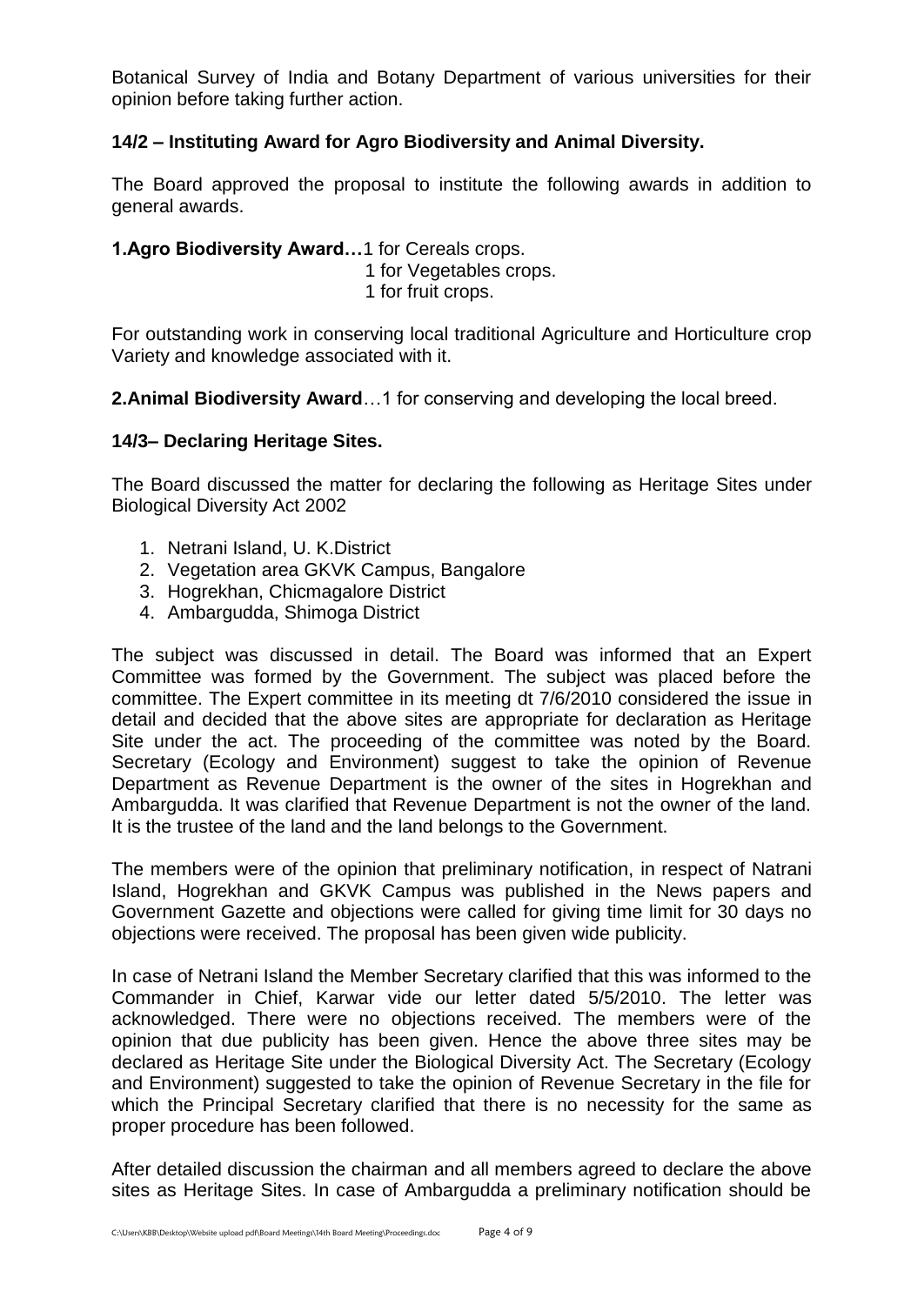issued by the Government calling for objections if any. Then further action be taken as per procedure already decided.

## **14/4– Heritage Site Management Rules.**

It was informed that as the Biological Diversity Act 2002 (Section 37(2) the State Government has to frame the rules for Conservation and Management of Heritage Site in consultation with Central Government. The draft Management Rules for Heritage Sites was gone through and the Board decided to recommend the same to Government for consideration and further action.

## **14/5– Declaring Heritage Trees.**

The Draft Karnataka Preservation of Heritage Trees Rules 2010 was considered by the Board and the Board decided to recommend the same to Government for consideration and issue notification under section 63(2) (i) for the same.

| <b>SI</b><br><b>No</b> | <b>Name of the Tree</b>                       | Location                                                              | Girth in<br>meters | <b>Height in</b><br>meters | Approximate<br>Age as<br>reported by<br>locals. |
|------------------------|-----------------------------------------------|-----------------------------------------------------------------------|--------------------|----------------------------|-------------------------------------------------|
| $\mathbf{1}$           | Adansonia Digitata<br>- Malvaceae             | <b>Bijapur District, Bijapur</b><br>taluk,                            | 10.84              | 5                          | 600 years                                       |
| 2                      | Adansonia Digitata<br>- Malvaceae             | Bijapur District, Bijapur<br>taluk.                                   | 9.20               | $\overline{7}$             | 359 years                                       |
| 3                      | <b>Tamarindus Indica</b>                      | Bijapur, Sindagi taluk,<br>Devarahipparagi village                    | 7.78               | 39.39                      | 883 years                                       |
| 4                      | Azadirachta Indica<br>– (Bevu)                | Chickballapur district,<br>Sidlagatta Taluk,<br>T.Venkatapura village | 5.4                | 25                         | 200 years                                       |
| 5                      | Ficus Begalensis -<br>(Alada Mara)            | Mysore district, Mysore<br>taluk, Chickkahally                        | 11.2               | 30                         | 260 years                                       |
| 6                      | Ficus Relegiosa -<br>(Peepal)                 | Mysore district, Mysore<br>taluk, Manasagangothri<br>Campus           | 8.80               | 32                         | 160 years                                       |
| $\overline{7}$         | Kempu Booraga<br>Mara                         | Mysore district, Mysore<br>taluk, Palace Gate                         | 28                 | 19.4                       | 130 years                                       |
| 8                      | <b>Ficus Bengalensis</b><br>(Doddaalada Mara) | Bangalore (U),<br>Kethohalli                                          | <b>NA</b>          | 30                         | 400 years                                       |
| 9                      | Araucaria cookie                              | Bangalore, Lalbagh                                                    | $\overline{7}$     | 50                         | 140 years                                       |
| 10                     | Pilali                                        | Shimoga District, Soraba<br>taluk, Banavasi                           | <b>NA</b>          | $5-6$                      | 400 years                                       |

Further the Board decided to declare the following trees as Heritage Trees.

## **14/6– Accounts for 2009-10.**

The Board noted the Accounts for 2009-10 and resolved to authorize the Member Secretary to send the Accounts to Accountant General Karnataka for audit.

## **14/7– TDS Payment through Internet Banking.**

The Board noted the action taken.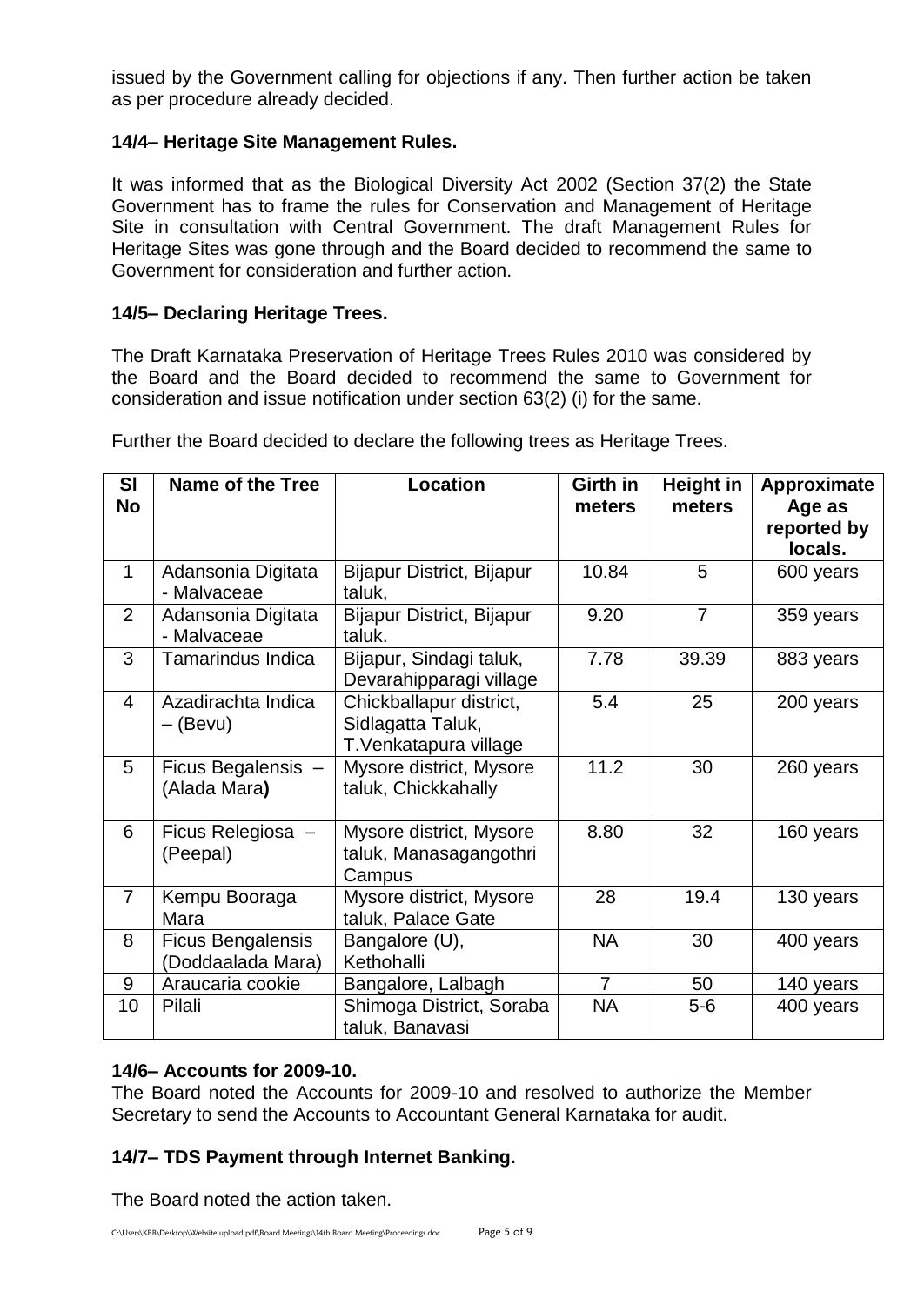## **14/8– Protection of Estuaries.**

The Board considered the subject and approved the project proposal of the Department Marine Biology to Survey Estuarine beds of Kali and Agnasini river at a cost of Rs. 35,200/- to identify the patches which are threatened due to many factors for the purpose of considering the same to declare such patches as Heritage Site.

## **14/9– Preparation of Documentary film.**

The subject was discussed by the Board. In view of the necessity of presentation before the Conference of Parties in 2012 to be held in Delhi were the representative of 192 countries will be participating, the Board decided to get a documentary film prepared on various components of Biodiversity of the State, Formation of Biodiversity Management Committees, preparation of People's Biodiversity Registers, Heritage Sites, Threatened Species and various eco-systems of the state. The Member Secretary will take further action.

## **14/10– Conference of Biodiversity Management Committees in Bangalore.**

The Board after discussion agreed to conduct Conference of BMC members to make the BMCs in the state operational and active in conservation of Biodiversity and other related issues and to create mass awareness. The budget proposal of Rs.1.70 lakhs was approved for this purpose.

## **14/11– Conducting workshop on Agro Biodiversity.**

The Board approved the proposal to conduct Agro-Biodiversity workshop in August 2010. It was decided to conduct on 12/8/2010. An amount of Rs.40,000/- was also approved for the same.

## **14/12– Amendment to Karnataka Tree preservation Act.**

It was informed that the Forest Department has a proposal to amend the Karnataka Tree preservation Act. In the present amendment the provisions of Tree preservation Act will not apply to 41 species. This is being done to avoid the harassment to the people when they ask for felling permission. The Board members noted that the list includes many important species also.

If the relaxation is given then, then it will lead to large scale removal of the trees. The member opined that certain species such as Arconut, Coconut, Coffee, Erythrisia, Eucalyptus, Glyrecidia, Guava, Lemon, Orange, Rubber, Sapota, Sesbania, Silver Oak, Subabal, Prosopis etc may be considered for relaxation. This is required in the interest of maintenance of tree cover in the state. The Forest Department may be informed accordingly.

## **14/13–Preparation of district level Action Plan on Biodiversity**

The Board approved the suggestion of Preparation of Biodiversity Action plan at the local body level in each district of the state. The Chief Executive Officers, Zilla Panchayath may be asked to get the Biodiversity Action plan prepared by forming an Expert Committee of officers of various Line Department in each district and submit the same to the Board. The action plan should be in Line with state Biodiversity action plan.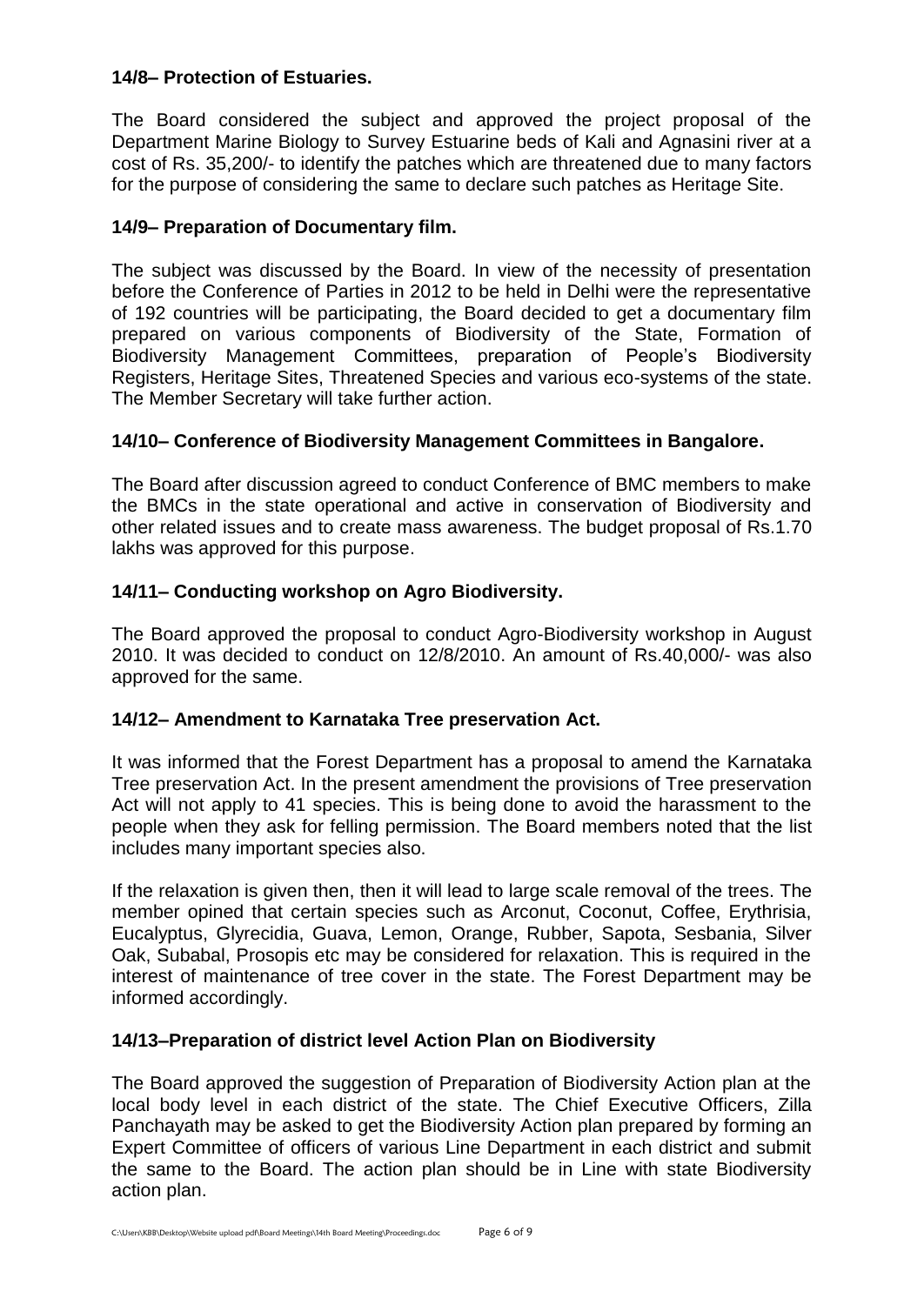## **14/14– Project proposal of Pilukula Nisarga Dhama Society (R)**

The subject was discussed in detail, it was informed that the funds of Biodiversity Board is not much. The Board has to consider funding of Biodiversity Management Committees at various level to make the Biodiversity Management Committee operational in Biodiversity Conservation awareness generation as per the Biological Diversity Act huge. Funds cannot be given to other organization as desired by them.

However in case of Pilukula Nisarga Dhama Society it was suggested to give the funds for as below.

| 1. Establishment of a Herbarium and a $\circ$ Rs. 12.00 lakhs per year for 5 years |  |
|------------------------------------------------------------------------------------|--|
| Botanical Museum of the plants of                                                  |  |
| <b>Western Ghats</b>                                                               |  |

2. The establishment cost can be given.

3. As far as the Management and Conservation of Sacred grove is concerned it was informed by Member Secretary that the Biodiversity Management Committee are being formed at various levels. The Management and conservation of Sacred Groves falls within the purview of BMC as per Biological Diversity Act. This aspect will be taken care of by the concerned Biodiversity Management Committee.

In view of the above the Board agreed to provide the funds to Pilukula Nisaraga Dhama Society as below.

| 1. Establishment of a Herbarium and a $\alpha$ Rs. 12.00 lakhs per year for 5 years |                                                                                                                                                           |
|-------------------------------------------------------------------------------------|-----------------------------------------------------------------------------------------------------------------------------------------------------------|
| Botanical Museum of the plants of                                                   |                                                                                                                                                           |
| <b>Western Ghats</b>                                                                |                                                                                                                                                           |
| 2. Sacred groves                                                                    | Rs. 2.00 lakhs once for Survey and<br>Identification and report on sacred<br>groves in Coastal, Western Ghat region<br>for declaration as Heritage Sites. |

"The Secretary (Ecology & Environment) suggested that establishment of Herbarium and Botanical Museum of the plants of Western Ghats can be supported by the Karnataka Biodiversity Board since it is an activity pertaining to education, awareness and conservation of Western Ghats plants. As against the requirement of Rs. 24.00 lakhs per year in the current year 2010-11, the KBB can provide Rs. 12.00 lakhs as agreed and the rest i.e, Rs.12.00 lakhs will be re-appropriated to the Biodiversity budget head from other budget heads incase if saving occurs. For the remaining four years commencing from 2011-12 onwards the KBB shall indicate this requirement of Rs.24.00 lakhs /annum in their budget head for consideration by the Government."

## **14/15– Declaration from Bio Resources Industry.**

The Board was informed that out of 198 Pharmaceutical Companies and 82 Cosmetic Companies in Karnataka State 37 Pharmaceutical Companies and 59 Cosmetic Companies have not given the intimation on the utilization of Bio resources as required under the Biological Diversity Act 2002, inspite of several reminders. The Board was of the opinion that the final notice may be issued to such companies and in case of non compliance the cases should be filed in the court by requesting the Government to appoint a Public Pleader.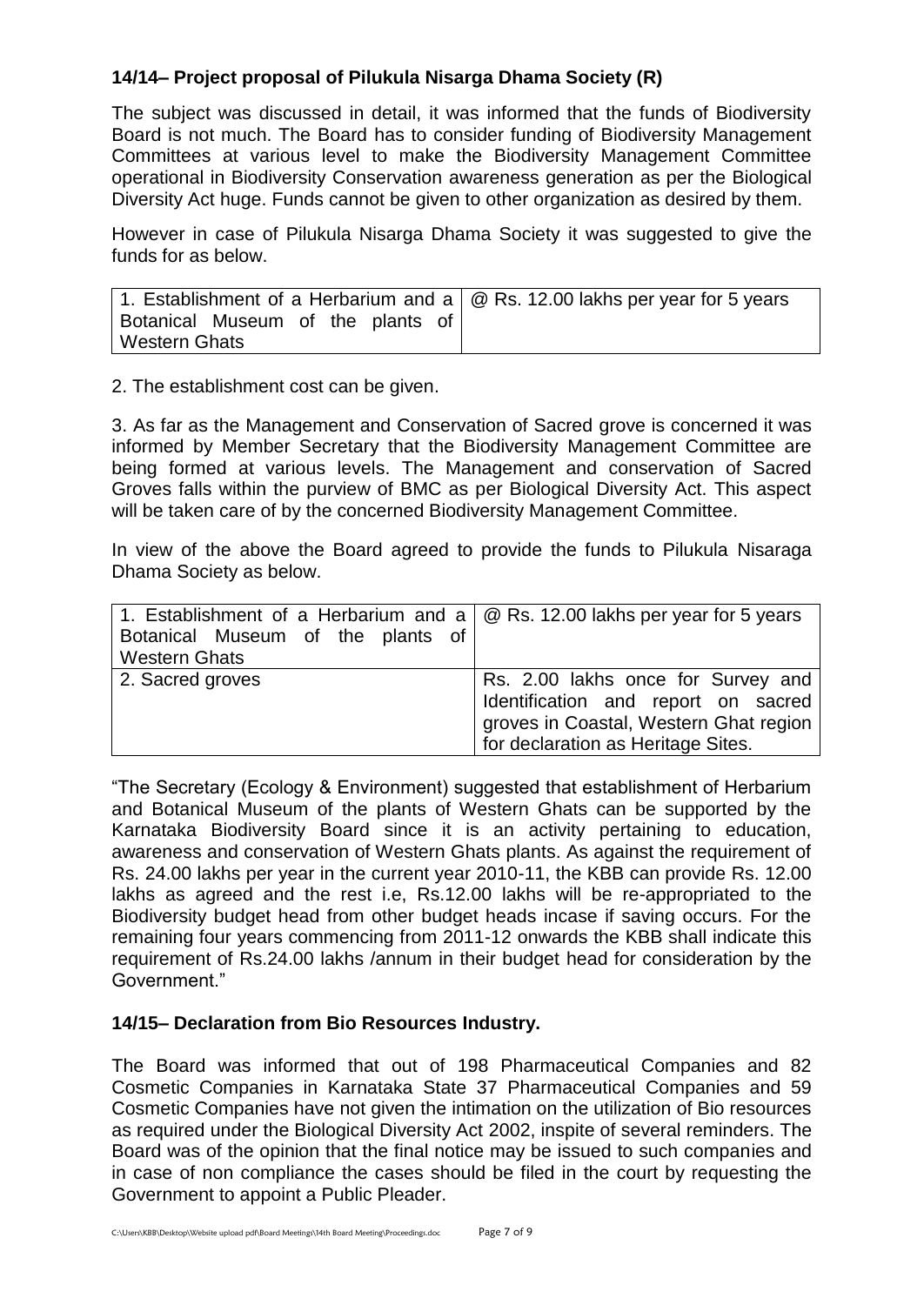#### 14/16 Sub: Baseline Profiling of Cultural-heritage Biodiversity Resources in select Eco zones of Karnataka - reg \*\*\*\*\*\*\*\*

The Co-Chairman, KBB had received a proposal from Institute for Indigenous Cultures and Studies, Tarikere (IINDICUS) which was handed over during the Board Meeting. The concerned organization wants to undertake a project on profiling of Cultural-Heritage Biodiversity Resources in selected Eco Zones in Karnataka. The proposal is for 2 years duration involving an amount of Rs. 4.165 lakhs for Ist year and Rs. 3.965 lakhs for  $2<sup>nd</sup>$  year. The proposal was gone through in this respect. The Member Secretary informed that some clarification is needed regarding the present activities of the organization, details of eco-zones and villages to be selected and how it will help in conservation of Biodiversity. The Co-chairman informed that the representative of concerned organization may contact the Member Secretary in this respect. The Member Secretary informed that after clarification action will be taken to consider the proposal.

The meeting ended with a vote of thanks to the Chair.

#### **Chairperson**

 Karnataka Biodiversity Board and Hon'ble Minister for Environment and Ecology, Harbor and Inland water Transport, Govt. of Karnataka Vikasa Soudha, Bangalore